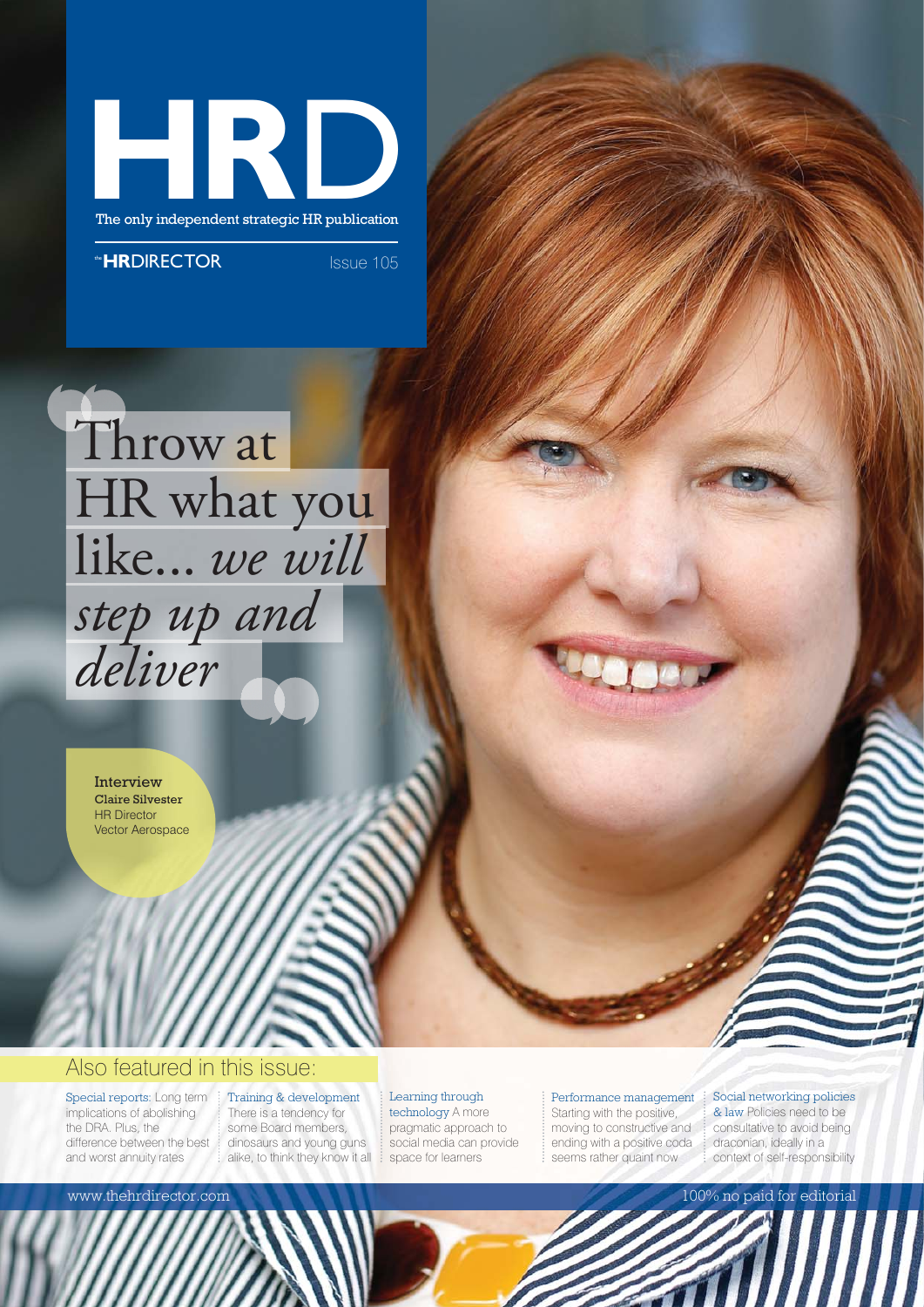cs





National governing body, British Swimming has developed an online Personal Learning Space, where trainees access online course materials and can record their own reflections on training, and store evidence. Colin Dalziel, Operations Director of Pebble Learning, explains.

British Swimming identified the need to support training programmes with increased levels of online provision, as a viable way forward in providing scalable, flexible training that meets the needs of both trainees and the organisation. This was just the start of a whole new approach to delivering, supporting and assessing training within the organisation.

The Amateur Swimming Association (ASA)/British Swimming is the national governing body for swimming, diving, synchronised swimming, water polo and open water in Great Britain. British Swimming works closely with the Institute of Swimming (IoS) and has accreditation from the Amateur Swimming Association (ASA). One of the key roles of the organisation is to provide training and accreditation for coaches and teachers in a wide range of disciplines. For a number of years British Swimming had been offering bite-sized online coach development programmes. However, with the economic downturn taking effect and the demand for alternative approaches from the coach community, British Swimming was looking at innovative and fundamentally cost-effective ways to expand its online course provision.

this new knowledge into practice, which is why a tool that was underpinned by reflective scaffolding was really high on our wish list."

British Swimming had heard of the personal learning and assessment system PebblePad through the bespoke version used by the Institute of Learning (IfL). "With the learning platform to host our course content, scaffolded templates to prompt participants' reflection and the ability to receive them for assessment, accreditation and archiving, we were really excited," explains Lucy. A project team was put together and the aim was to plan how all the systems could be brought together, to offer a seamless route for a prospective teacher or a coach to go from seeing an advertisement for a course, registering and paying for the course and then automatically get access to the course material, assessment guidelines and mentor support. Team member, Matthew Wheeler: "Once the project team got together to scope the project we were all really confident we could make British Swimming's vision a reality."

The project team met regularly over a period of six months and communication was key: "Having open and honest dialogues is a key

This has not been an exercise in just trying to be innovative, we have looked at the affordance the latest technology has provided us and realised how much more efficient and effective we can be across the organisation"

Finding a solution that could be fully integrated into existing systems to allow British Swimming to expand the use of online training and development activities was the challenge faced in the autumn of 2011. Lucy Stone, E-Learning and Resource Development Manager at British Swimming, explains: "With a background of working in further education, I challenged the organisation and the sport sector's perspective of what E-Learning actually was and the type of software solutions that were being used." Having a platform that enables materials to be made available to participants in an online course was essential, but there also needed to be the ability for the participants to also produce reflections and evidence of their learning, as Lucy explains: "It is all well and good having bite-size pieces of course content. However, even when these courses have built-in quizzes, it doesn't mean the participant has actually learnt or developed a mechanism of transferring

success factor when working with multiple suppliers, and colleagues from British Swimming were excellent at facilitating this," explains Matthew. With a lot of background work taking place on the technical side of things, the E-Learning Resource Development Team, led by Lucy, began to produce some really innovative learning content. By spring 2012 the project was taking shape and work on how user data was going to be passed around and managed by all the systems was moving forward. After collaborative working from the key partners, integration work was undertaken to remove the need for staff at the Institute of Swimming (IoS) to manually enter data into their systems, a procedure that was previously time-consuming and was prone to risk of data entry errors.

Once the integration was completed, learners' data on attendance at Continuing Professional